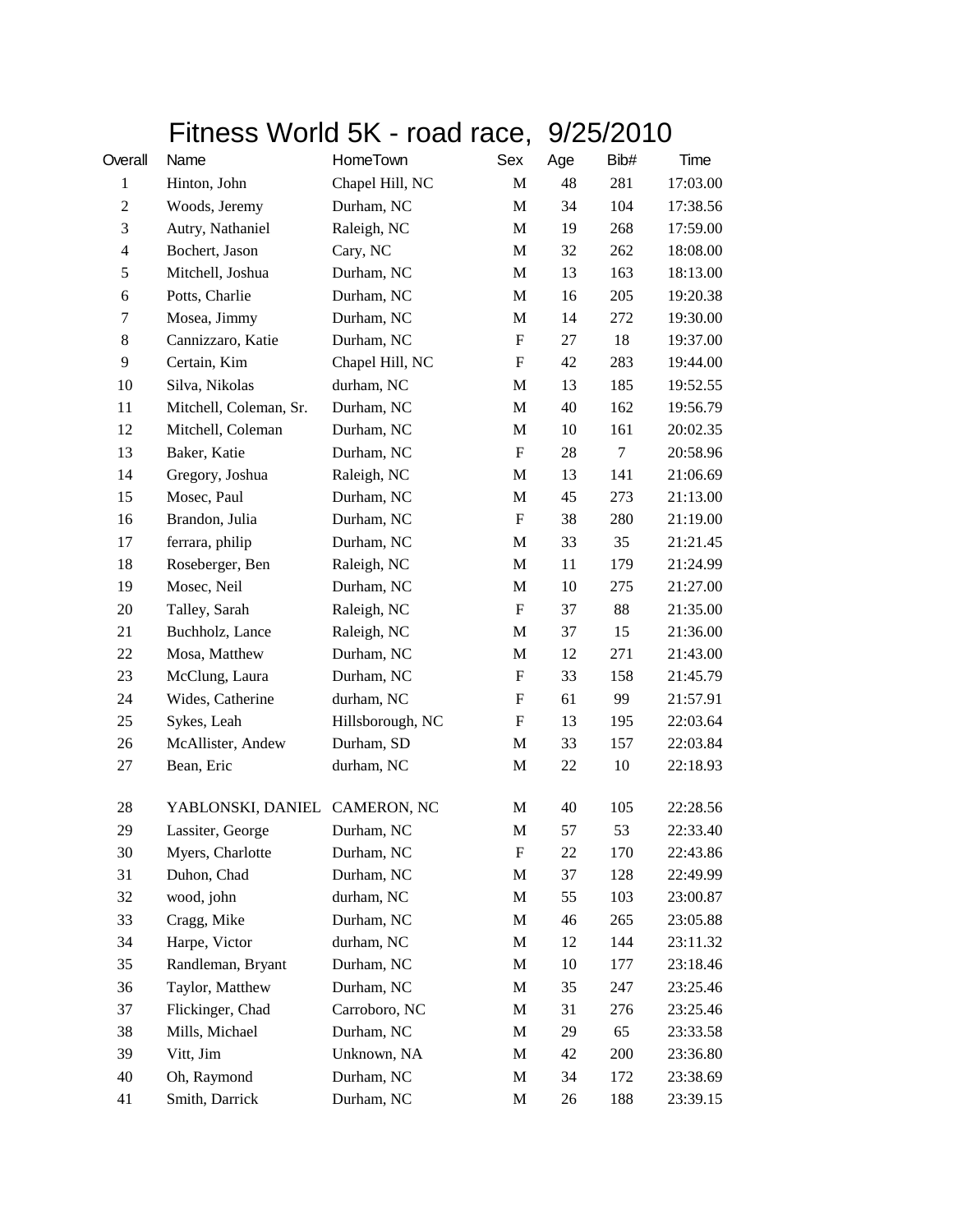| 42 | Chavez, Gerardo (Jerry)                | Durham, NC        | M                         | 39 | 20  | 23:46.19 |
|----|----------------------------------------|-------------------|---------------------------|----|-----|----------|
| 43 | Fortune-Greeley, Jake                  | durham, NC        | M                         | 29 | 37  | 23:46.71 |
| 44 | Seale, Matthew                         | Raleigh, NC       | M                         | 29 | 240 | 23:50.07 |
| 45 | Swann, William C Swann Franklinton, NC |                   | M                         | 38 | 87  | 23:51.03 |
| 46 | Kennedy, Daniel                        | Durham, NC        | M                         | 31 | 51  | 23:52.49 |
| 47 | Kelley, Carly                          | Durham, NC        | F                         | 28 | 211 | 23:56.02 |
| 48 | Nicotra, Bill                          | Durham, NC        | M                         | 45 | 171 | 24:01.88 |
| 49 | Roseberger, Mark                       | Raleigh, NC       | M                         | 45 | 180 | 24:13.02 |
| 50 | Faucette, Romelle                      | Durham, NC        | M                         | 9  | 131 | 24:16.69 |
| 51 | Gabrielli, Christopher                 | durham, NC        | M                         | 31 | 243 | 24:30.26 |
| 52 | Manchester, Joshua                     | Durham, NC        | M                         | 32 | 156 | 24:31.39 |
| 53 | Hespa, Zack                            | Durham, NC        | M                         | 36 | 279 | 24:34.26 |
| 54 | Bonino, Christopher                    | Durham, NC        | M                         | 30 | 206 | 24:42.46 |
| 55 | Rawling, Richard                       | Durham, NC        | M                         | 52 | 79  | 24:53.10 |
| 56 | McMillan, Amanda                       | Durham, NC        | $\boldsymbol{\mathrm{F}}$ | 37 | 63  | 24:54.86 |
| 57 | Harris, David                          | Apex, NC          | M                         | 44 | 148 | 24:55.27 |
| 58 | Stockard, Bill                         | Durham, NC        | M                         | 40 | 191 | 25:11.70 |
| 59 | Kearney, Rhonda                        | Durham, NC        | $\boldsymbol{\mathrm{F}}$ | 34 | 217 | 25:15.70 |
| 60 | Gregory, Jacob                         | Raleigh, NC       | M                         | 14 | 140 | 25:16.70 |
| 61 | Atchison, Greg                         | Chapel Hill, NC   | M                         | 54 | 5   | 25:18.70 |
| 62 | Groff, Matt                            | Durham, NC        | M                         | 29 | 143 | 25:18.70 |
| 63 | Hemingway, Jason                       | Durham, NC        | M                         | 27 | 43  | 25:23.48 |
| 64 | Beatty, Brian                          | Unknown, NA       | M                         | 47 | 114 | 25:25.78 |
| 65 | Zarcone, Nora                          | Holly Springs, NC | $\boldsymbol{\mathrm{F}}$ | 32 | 108 | 25:26.78 |
| 66 | Aire, Rebecca                          | Carroboro, NC     | $\boldsymbol{\mathrm{F}}$ | 39 | 277 | 25:34.78 |
| 67 | Lowe, Jay                              | Durham, NC        | M                         | 36 | 154 | 25:36.57 |
| 68 | Parker, Brent                          | Raleigh, NC       | M                         | 25 | 72  | 25:38.20 |
| 69 | Smajlagic, Alisa                       | Durham, NC        | F                         | 23 | 187 | 25:51.52 |
| 70 | Herrick, Damian                        | Durham, NC        | M                         | 35 | 44  | 25:53.65 |
| 71 | Yablonski, Irene                       | CAMERON, NC       | ${\rm F}$                 | 39 | 106 | 25:58.70 |
| 72 | Jacobs, Gabe                           | Durham, NC        | M                         | 29 | 47  | 26:00.54 |
| 73 | Fortune-Greeley, Alice                 | durham, NC        | F                         | 26 | 36  | 26:07.90 |
| 74 | Blount, Adrienne                       | Durham, NC        | F                         | 25 | 12  | 26:14.79 |
| 75 | Fortune-Greeley, Nell                  | durham, NC        | F                         | 22 | 38  | 26:15.79 |
| 76 | Wiltberger, Robert                     | Fuquay Varina, NC | М                         | 28 | 102 | 26:16.79 |
| 77 | Johnson, Tina                          | Durham, NC        | $\boldsymbol{\mathrm{F}}$ | 43 | 149 | 26:18.35 |
| 78 | Borg, Glenn                            | Durham, NC        | M                         | 48 | 13  | 26:19.27 |
| 79 | Wilt, Sarah                            | cary, NC          | F                         | 19 | 101 | 26:21.70 |
| 80 | Gregory, Justin                        | Raleigh, NC       | M                         | 10 | 142 | 26:24.19 |
| 81 | Perangelo, Henry                       | Durham, NC        | M                         | 50 | 73  | 26:24.70 |
| 82 | Porter, Pamela                         | Durham, NC        | $\boldsymbol{\mathrm{F}}$ | 27 | 76  | 26:27.59 |
| 83 | Almario, Joselito                      | Durham, NC        | M                         | 39 | 109 | 26:28.81 |
| 84 | Neuman, Michael                        | Durham, NC        | M                         | 27 | 68  | 26:29.04 |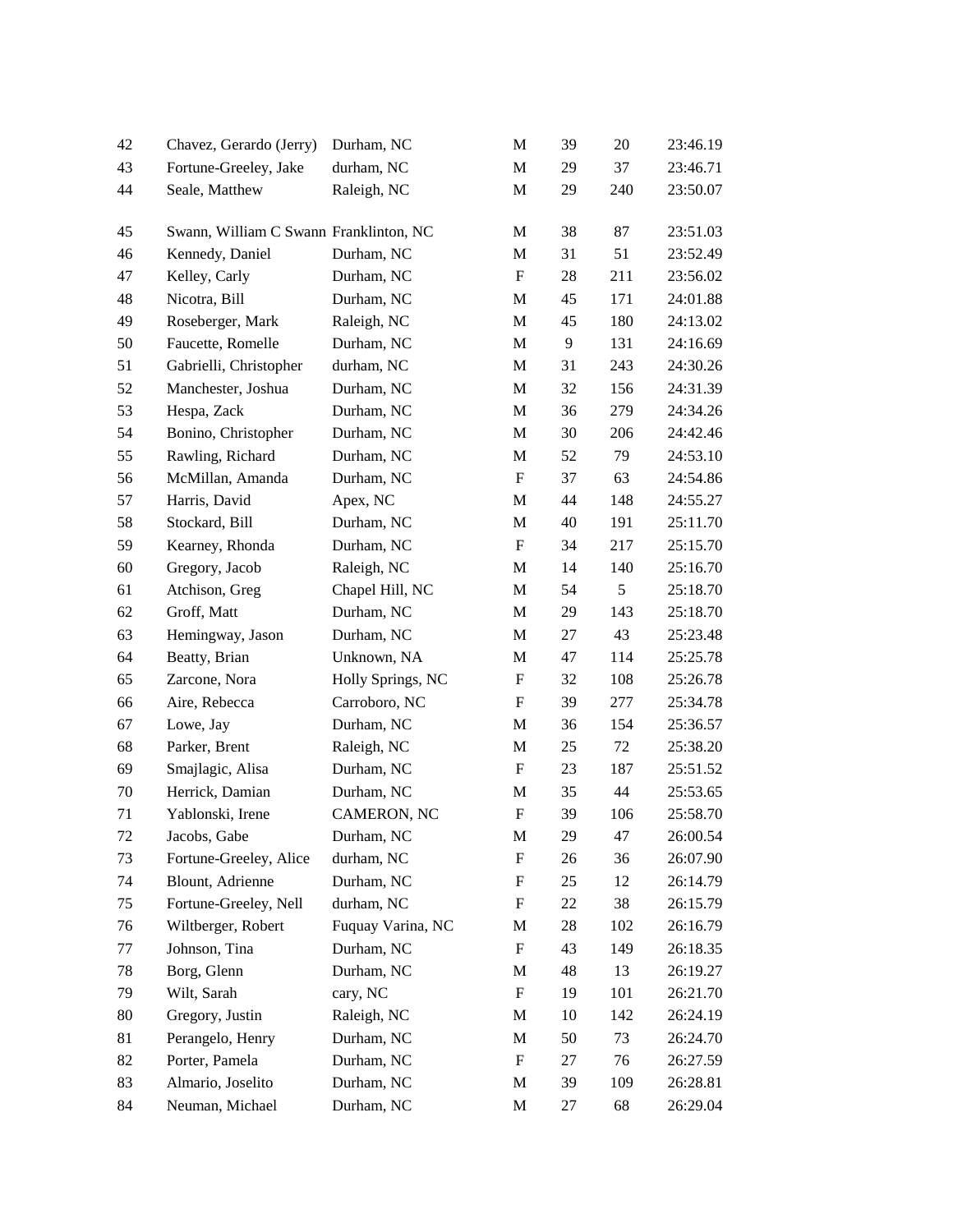| 85      | Williams, Jay        | Durham, NC      | M                         | 36 | 202 | 26:31.79 |
|---------|----------------------|-----------------|---------------------------|----|-----|----------|
| 86      | Miller, Catherine    | Durham, SD      | $\boldsymbol{\mathrm{F}}$ | 29 | 64  | 26:50.52 |
| 87      | Reynolds, Alexis     | Raleigh, NC     | $\boldsymbol{\mathrm{F}}$ | 19 | 80  | 26:54.52 |
| 88      | McCoy, Amanda        | Durham, NC      | F                         | 24 | 231 | 27:02.52 |
| 89      | Redman, Chad         | Durham, NC      | M                         | 41 | 178 | 27:16.91 |
| 90      | Mabrey, Raymond      | Durham, NC      | M                         | 37 | 57  | 27:41.47 |
| 91      | Ditcheva, Boriana    | Chapel Hill, NC | F                         | 27 | 26  | 27:47.52 |
| 92      | Anderson, Sidney     | Durham, NC      | M                         | 46 | 112 | 27:57.96 |
| 93      | Morrow, Trent        | Durham, NC      | M                         | 29 | 165 | 28:12.00 |
| 94      | Istock, Kenzie       | Durham, NC      | $\boldsymbol{\mathrm{F}}$ | 19 | 245 | 28:15.20 |
| 95      | Wilson, Dana         | Durham, NC      | ${\bf F}$                 | 26 | 100 | 28:19.85 |
| 96      | Mosher, Earl         | Durham, NC      | M                         | 61 | 166 | 28:21.29 |
| 97      | Joines, John         | Durham, NC      | M                         | 39 | 151 | 28:21.43 |
| 98      | Walker, Estela       | Durham, NC      | $\boldsymbol{\mathrm{F}}$ | 42 | 95  | 28:34.49 |
| 99      | Walker, David        | Durham, NC      | M                         | 46 | 94  | 28:39.53 |
| 100     | Chirico, Carla       | Durham, NC      | $\boldsymbol{\mathrm{F}}$ | 25 | 244 | 28:41.55 |
| 101     | McLaughlin, Jackie   | Raleigh, NC     | F                         | 28 | 62  | 28:44.88 |
| 102     | Munne, Joan          | Durham, NC      | M                         | 42 | 66  | 28:46.43 |
| 103     | Nasseri, Fei         | Durham, NC      | M                         | 55 | 223 | 28:50.08 |
| 104     | Duhon, Melanie       | Durham, NC      | F                         | 38 | 129 | 28:52.79 |
| 105     | DYMOND, JAMES        | Durham, NC      | M                         | 34 | 28  | 28:53.79 |
| 106     | Kelley, John         | Durham, NC      | M                         | 29 | 212 | 28:57.79 |
| 107     | Silva, James         | Chapel Hill, NC | M                         | 60 | 184 | 28:58.78 |
| 108     | Weise, Rob           | Unknown, NA     | M                         | 45 | 201 | 29:03.07 |
| 109     | Green, Jenny         | Durham, NC      | $\boldsymbol{\mathrm{F}}$ | 31 | 139 | 29:03.40 |
| 110     | Cabe, Jourdan        | Raleigh, NC     | ${\bf F}$                 | 22 | 16  | 29:08.04 |
| 111     | Godwin, Stephen      | Raleigh, NC     | M                         | 33 | 242 | 29:09.66 |
| $112\,$ | McMillan, Janel      | Raleigh, NC     | $\boldsymbol{\mathrm{F}}$ | 38 | 230 | 29:11.81 |
| 113     | Townsend, Catherine  | Unknown, NA     | $\boldsymbol{\mathrm{F}}$ | 30 | 199 | 29:12.77 |
| 114     | Ramby, Bradley       | Princeton, NC   | M                         | 28 | 77  | 29:14.32 |
| 115     | Heath, Jon           | cary, NC        | M                         | 58 | 256 | 29:19.73 |
| 116     | Towe, Elizabeth      | Unknown, NA     | F                         | 44 | 198 | 29:21.73 |
| 117     | Matos, Mike          | Durham, NC      | M                         | 32 | 253 | 29:25.73 |
| 118     | Rust, Todd           | Durham, NC      | M                         | 50 | 181 | 29:30.97 |
| 119     | Thomas, Andrea       | Durham, SD      | F                         | 35 | 90  | 29:35.25 |
| 120     | Gorton, Jeff         | Cary, NC        | M                         | 45 | 137 | 29:36.90 |
| 121     | Randleman, Brent     | Durham, NC      | M                         | 6  | 176 | 29:40.90 |
| 122     | Austin, Colin        | Chapel Hill, NC | M                         | 44 | 6   | 29:53.02 |
| 123     | Smith, Jenn          | Unknown, NA     | $\boldsymbol{\mathrm{F}}$ | 34 | 189 | 29:54.19 |
| 124     | Cheek, Debi          | Durham, NC      | F                         | 50 | 246 | 30:01.19 |
| 125     | Engstrom, Bjorn      | Durham, NC      | M                         | 34 | 29  | 30:02.62 |
| 126     | Engstrom, Christina  | Durham, NC      | $\boldsymbol{\mathrm{F}}$ | 31 | 30  | 30:02.73 |
| 127     | fernandez, bethzaida | durham, NC      | $\boldsymbol{\mathrm{F}}$ | 43 | 34  | 30:03.19 |
| 128     | DeFlora, Ellen       | Durham, NC      | $\boldsymbol{\mathrm{F}}$ | 51 | 125 | 30:09.00 |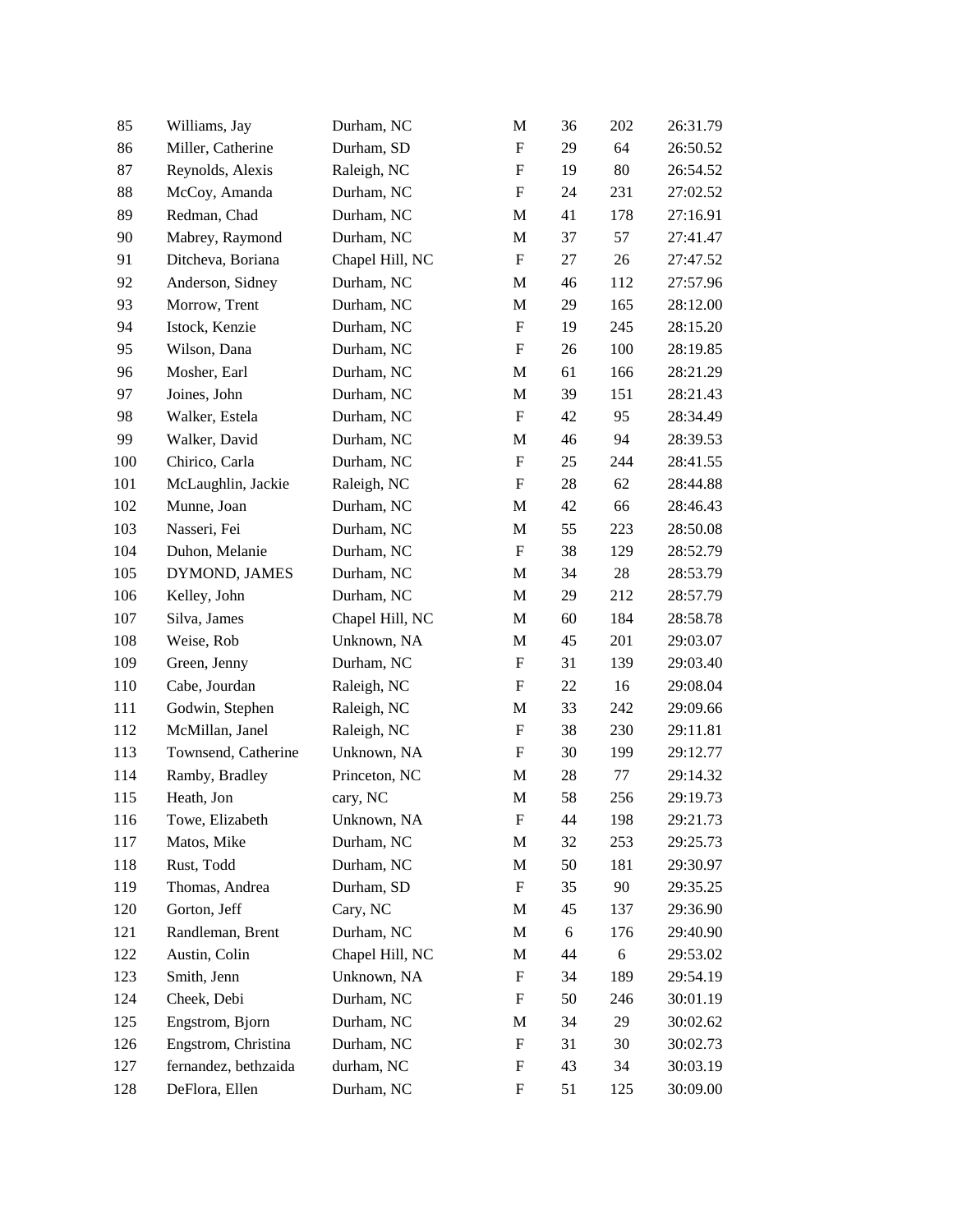| 129 | Gorton, Le Anne                        | Cary, NC           | $\boldsymbol{\mathrm{F}}$ | 39 | 138 | 30:22.00 |
|-----|----------------------------------------|--------------------|---------------------------|----|-----|----------|
| 130 | McKinnon, Elizabeth                    | Durham, NC         | F                         | 27 | 159 | 30:33.00 |
| 131 | Amos, Alison                           | Durham, NC         | ${\rm F}$                 | 23 | 111 | 30:33.00 |
| 132 | Scanlon, Sarah                         | Raleigh, NC        | $\boldsymbol{\mathrm{F}}$ | 28 | 83  | 30:40.00 |
| 133 | Dougherty, Bryan                       | Raleigh, NC        | M                         | 30 | 27  | 30:40.20 |
| 134 | Morris, Penny                          | Durham, NC         | $\boldsymbol{\mathrm{F}}$ | 51 | 164 | 30:44.32 |
| 135 | Joines, Connie                         | Durham, NC         | F                         | 41 | 150 | 30:50.97 |
| 136 | Bradley, Eric                          | Durham, NC         | M                         | 16 | 116 | 30:51.97 |
| 137 | Theriot, Barbara                       | Durham, SD         | ${\rm F}$                 | 31 | 196 | 30:59.97 |
| 138 | Slaughter, Shavonne                    | Raleigh, NC        | F                         | 26 | 84  | 31:05.97 |
| 139 | Vicens, Carla                          | Raleigh, NC        | $\boldsymbol{\mathrm{F}}$ | 27 | 93  | 31:08.97 |
| 140 | Onions, Meagan                         | Durham, NC         | F                         | 27 | 261 | 31:13.97 |
| 141 | Metjian, Hilda                         | Durham, NC         | F                         | 33 | 160 | 31:17.92 |
| 142 | Ramby, Jamie                           | Princeton, NC      | ${\rm F}$                 | 28 | 78  | 31:19.15 |
| 143 | Shutt, David                           | Durham, NC         | M                         | 47 | 225 | 31:21.40 |
| 144 | casey, cynthia                         | Smithfield, NC     | $\boldsymbol{\mathrm{F}}$ | 46 | 19  | 31:27.71 |
| 145 | Morse, Debbie                          | Durham, NC         | ${\rm F}$                 | 58 | 224 | 31:29.72 |
| 146 | Riley, Rebecca                         | Durham, NC         | F                         | 26 | 81  | 31:29.85 |
| 147 | Bray, Lou                              | durham, NC         | ${\rm F}$                 | 40 | 14  | 31:30.72 |
| 148 | Chijioke, Rochelle                     | Durham, NC         | F                         | 27 | 122 | 31:32.20 |
| 149 | Egbuniwe, Ifeanyichukwu Washington, DC |                    | F                         | 27 | 270 | 31:35.54 |
| 150 | Prillaman, Laura                       | Durham, NC         | F                         | 32 | 226 | 31:36.66 |
| 151 | Deshong, Erica                         | Durham, NC         | F                         | 27 | 255 | 31:40.64 |
| 152 | Norris, Sarah                          | Durham, NC         | F                         | 24 | 71  | 31:48.72 |
| 153 | Norris, Richard                        | Raleigh, NC        | M                         | 21 | 70  | 31:49.75 |
| 154 | Frosen, Baden                          | Chapel Hill, NC    | M                         | 31 | 134 | 31:51.24 |
| 155 | Walker, Zane                           | Durham, NC         | M                         | 16 | 97  | 31:52.04 |
| 156 | Freedman, Jan                          | Durham, NC         | F                         | 46 | 40  | 31:55.65 |
| 157 | Barker, Chris                          | Winterville, NC    | M                         | 16 | 9   | 32:01.65 |
| 158 | Anglin, Kim                            | Durham, NC         | $\mathbf M$               | 54 | 113 | 32:03.53 |
| 159 | Ruden, Jim                             | durham, NC         | $\mathbf M$               | 28 | 264 | 32:21.74 |
| 160 | Pulis, Tyler                           | Durham, NC         | F                         | 34 | 175 | 32:22.57 |
| 161 | Williams, Antwon                       | Durham, NC         | $\mathbf M$               | 33 | 215 | 32:23.02 |
| 162 | TOWNSEND, COURTNI Durham, NC           |                    | ${\rm F}$                 | 25 | 92  | 32:27.31 |
| 163 | Lowe, Nikki                            | Durham, NC         | F                         | 35 | 155 | 32:43.59 |
| 164 | Parker, Camille                        | Raleigh, NC        | F                         | 34 | 173 | 32:52.25 |
| 165 | Godwin, Heather                        | Raleigh, NC        | F                         | 34 | 241 | 33:02.94 |
| 166 | Jones, Niketta                         | Stone Mountain, GA | ${\rm F}$                 | 30 | 50  | 33:25.94 |
| 167 | Murray, Michael                        | Unknown, NA        | M                         | 24 | 167 | 33:39.02 |
| 168 | Barker, Akiko                          | Winterville, NC    | F                         | 35 | 8   | 33:47.90 |
| 169 | Strait, Melva                          | Durham, NC         | F                         | 50 | 86  | 34:00.14 |
| 170 | Collins, Jennifer                      | Durham, NC         | ${\rm F}$                 | 45 | 124 | 34:04.42 |
| 171 | Freedman, Bob                          | Durham, NC         | $\mathbf M$               | 47 | 39  | 34:27.31 |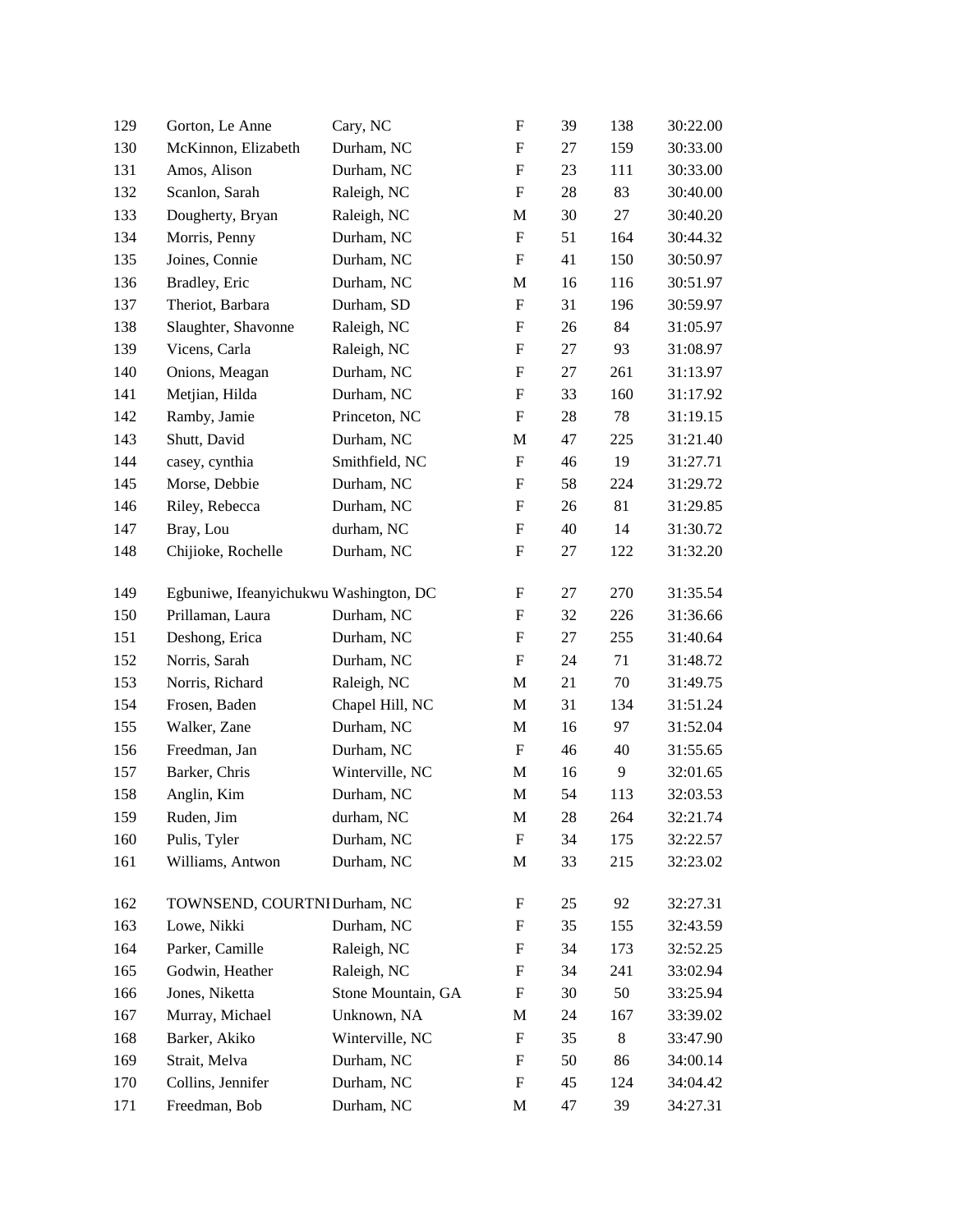| 172 | Hairston, Graham      | durham, NC      | M                         | $\tau$ | 259          | 34:31.31 |
|-----|-----------------------|-----------------|---------------------------|--------|--------------|----------|
| 173 | Mosa, Kathy           | Durham, NC      | $\boldsymbol{\mathrm{F}}$ | 46     | 274          | 34:37.31 |
| 174 | Yohe, Peter           | Durham, NC      | M                         | 33     | 269          | 35:21.31 |
| 175 | Marc, Reynes          | Durham, NC      | M                         | 33     | 58           | 35:28.68 |
| 176 | Contreras, Julia      | Durham, NC      | F                         | 30     | 21           | 35:36.33 |
| 177 | Huns, Nicola          | Raleigh, NC     | $\boldsymbol{\mathrm{F}}$ | 30     | 46           | 35:40.18 |
| 178 | Amerson, Leslie       | Chapel Hill, NC | F                         | 48     | 110          | 36:01.29 |
| 179 | Chery, Cherry         | durham, NC      | ${\rm F}$                 | 38     | 260          | 36:44.29 |
| 180 | Sturmer, Erin         | Durham, NC      | $\boldsymbol{\mathrm{F}}$ | 50     | 192          | 36:48.50 |
| 181 | Banks, Natalie        | Durham, NC      | ${\rm F}$                 | 36     | 219          | 36:50.34 |
| 182 | Ferrone, Erik         | Durham, NC      | $\mathbf M$               | 31     | 209          | 37:12.08 |
| 183 | Leet, Meghan          | Durham, NC      | F                         | 26     | 152          | 37:17.72 |
| 184 | Garcia, Kelly         | Durham, NC      | F                         | 25     | 135          | 37:19.09 |
| 185 | Ross, Susan           | Durham, NC      | ${\rm F}$                 | 49     | 229          | 37:24.63 |
| 186 | Ettenger, Barbara     | Johns Creek, GA | ${\rm F}$                 | 51     | 32           | 37:24.69 |
| 187 | Spores, Ken           | Unknown, NA     | $\mathbf M$               | 47     | 190          | 37:27.65 |
| 188 | Delgross, David       | Durham, NC      | M                         | 34     | 25           | 37:29.32 |
| 189 | Delgross, Caroline    | Durham, NC      | F                         | 33     | 24           | 37:31.69 |
| 190 | Perangelo, Linda      | Durham, NC      | ${\rm F}$                 | 57     | 74           | 37:43.01 |
| 191 | Bickers Bock, Lindsay | Durham, NC      | ${\rm F}$                 | 29     | 252          | 37:51.34 |
| 192 | Bonino, Angela        | Durham, NC      | ${\rm F}$                 | 31     | 207          | 37:52.29 |
| 193 | Aiken, Christina      | Cary, NC        | F                         | 23     | $\mathbf{1}$ | 37:58.45 |
| 194 | Bright, Presley       | Durham, NC      | ${\rm F}$                 | 36     | 118          | 37:59.26 |
| 195 | Martin, Ann           | knightdale, NC  | ${\rm F}$                 | 45     | 59           | 38:00.76 |
| 196 | Nickerson, Adriana    | Raleigh, NC     | $\boldsymbol{\mathrm{F}}$ | 49     | 69           | 38:01.35 |
| 197 | Dotson, Timothy       | Durham, NC      | M                         | 53     | 127          | 38:01.68 |
| 198 | Ferrone, Dorothy      | Durham, NC      | $\boldsymbol{\mathrm{F}}$ | 32     | 208          | 38:05.19 |
| 199 | Foster, Derek         | raleigh, NC     | M                         | 32     | 133          | 38:10.23 |
| 200 | Fitzsimmons, Keri     | Durham, NC      | ${\rm F}$                 | 34     | 251          | 38:23.25 |
| 201 | Peets, Javarian       | Durham, NC      | F                         | 19     | 174          | 38:28.03 |
| 202 | Runkle, Kim           | Durham, NC      | ${\rm F}$                 | 29     | 249          | 38:33.25 |
| 203 | Neill, Amber          | Durham, NC      | ${\rm F}$                 | 34     | 67           | 38:34.25 |
| 204 | Pittman, Frank        | Durham, NC      | M                         | 47     | 227          | 38:40.16 |
| 205 | Clifford, Joan        | Durham, NC      | ${\rm F}$                 | 43     | 254          | 38:45.37 |
| 206 | Davis, Tequilla       | Durham, NC      | F                         | 35     | 23           | 38:55.37 |
| 207 | Chaudhuri, Jami       | Durham, NC      | M                         | 46     | 121          | 39:23.05 |
| 208 | Murrell, Machaela     | Durham, SD      | ${\rm F}$                 | $\tau$ | 168          | 39:27.51 |
| 209 | Walker, Kimwa         | Durham, NC      | F                         | 39     | 96           | 40:00.43 |
| 210 | McLanahan, Paul       | Durham, SD      | M                         | 33     | 61           | 40:15.57 |
| 211 | McLanahan, Eva        | Durham, SD      | F                         | 29     | 60           | 40:39.44 |
| 212 | Zomoradi, Meg         | raleigh, NC     | ${\rm F}$                 | 31     | 263          | 40:43.44 |
| 213 | Stichel, Cindy        | Chapel Hill, NC | ${\rm F}$                 | 58     | 85           | 42:01.44 |
| 214 | Evans, Shara          | Unknown, NA     | F                         | 30     | 266          | 42:04.38 |
| 215 | Andersson, Mark       | Chapel Hill, NC | M                         | 35     | 3            | 42:05.10 |